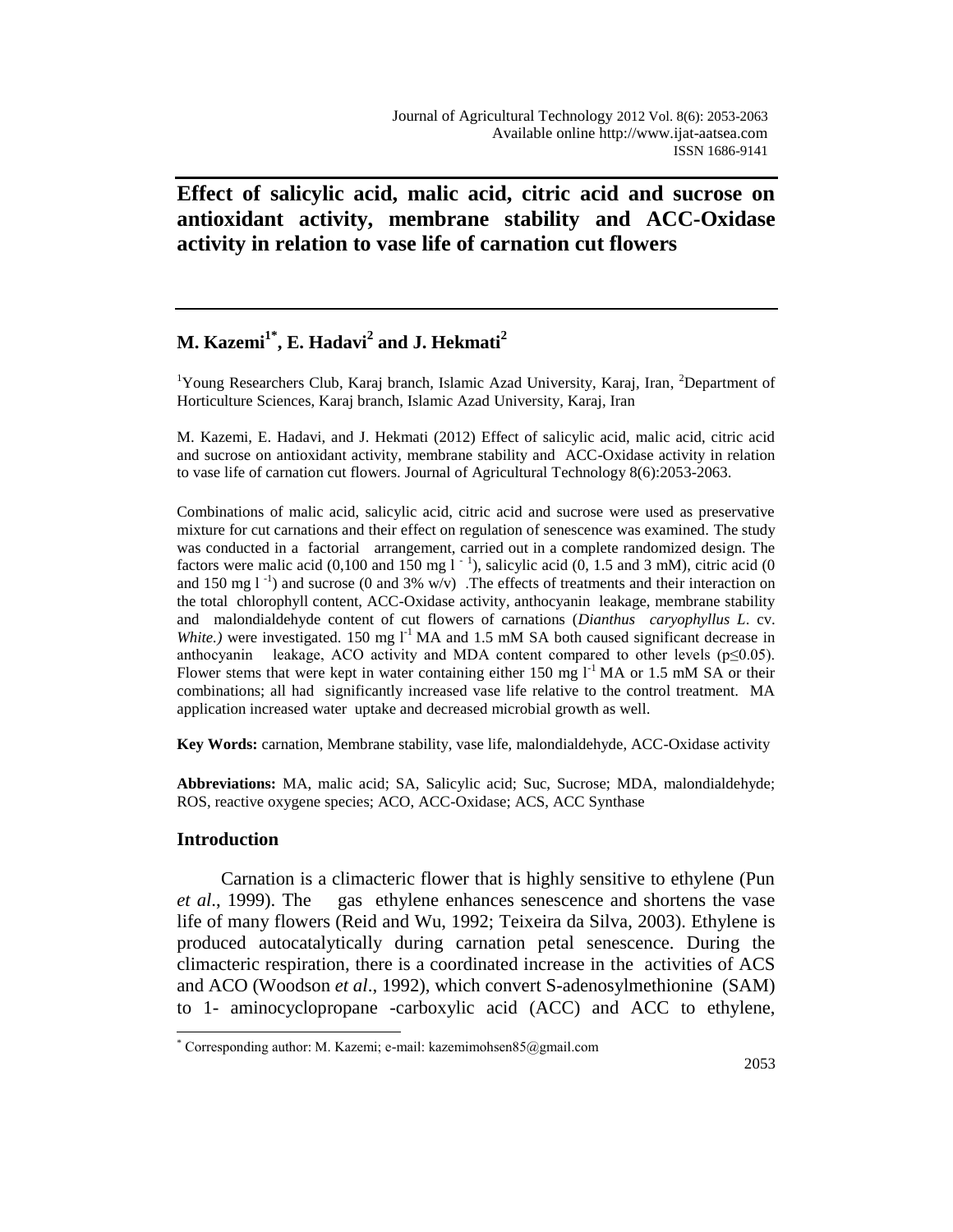respectively (Yang and Hoffman, 1984). Expression of the ACS and ACO genes in carnation petals depends on the presence of ethylene (Savin *et al*., 1995). Senescence of flower petals is characterized by nonreversible cellular processes leading to death. Ethylene production increases sharply with senescence. Ethylene enhanced flower senescence and wilting, increased permeability of petal cells and accelerated the decrease in the cell membrane fluidity (Kazemi *et al*., 2010). The other consequences include an increase in the cell membrane permeability and solute uptake capacity, degradation of membrane lipids and MDA production (Teixeira da Silva, 2003). Ethylene production causes a marked increase in production of oxygen free radicals which is responsible for stress dependent peroxidation of membrane lipids (Reezi *et al*., 2009). One effect of ROS accumulation in plant cells under stress is lipid peroxidation via oxidation of unsaturated fatty acids leading to membrane damage and electrolyte leakage (Liu *et al*., 1987; Allen, 1995; Mittler, 2002). MDA, a decomposition product of polyunsaturated fatty acids, have been utilized as a biomarker for lipid peroxidation. MDA content can serve as an indicator of the rate of oxidative processes in cell (Shakirova, 2007). During senescence, MDA accumulates rapidly as the product of peroxidation of membrane lipids, (Hernandez *et al*., 1993; Lutts *et al*., 1996; Fadzilla *et al*., 1997), which results in an increase in permeability of plasma membranes. The peroxidation process may be retarded by using ethylene inhibitors, which could delay flower senescence in many sensitive cut flowers (Serek and Sisler, 2001). The senescence effects can be reduced by inhibitors of ethylene biosynthesis and increased antioxidant enzymes activity (Khan *et al*., 2003; El-tayeb *et al*., 2006; Shi and Zhu, 2008; Joseph *et al*., 2010). SA is a well-known phenol that can prevent ACC-oxidase activity and decrease ROS with increasing antioxidant enzyme activity (Ansari *et al*., 2007; Mba *et al*., 2007; Mahdavian *et al*., 2007;Canakci, 2008; Kalidage, 2009). Mei-hua *et al*. (2008) showed that SA could extend the vase life of cut flowers by decreasing ROS and ethylene. SA cause delay in the onset of hydrolysis of structural cell components, decrease ROS production, ACC-oxidase activity and sensitivity (Li *et al*., 1992; Srivastava and Dwivedi, 2000). CA seems to act by reducing the water pH and, consequently, the bacterial growth, which block the xylem vessels in the cut region of stem (Nowak and Rudnicki, 1990). Suc is another organic molecule known to delay senescence and prevents up-regulation of senescence-associated genes in carnation petals (Hoeberichts *et al*., 2007). Previous work had revealed that MA sprays during the growth period increased chlorophyll content of cut flowers while CA spray caused extended post harvest vase life (Darandeh *et al*., 2010). Based on these results and use of CA in many floral preservative formulas as a water conductance aid, we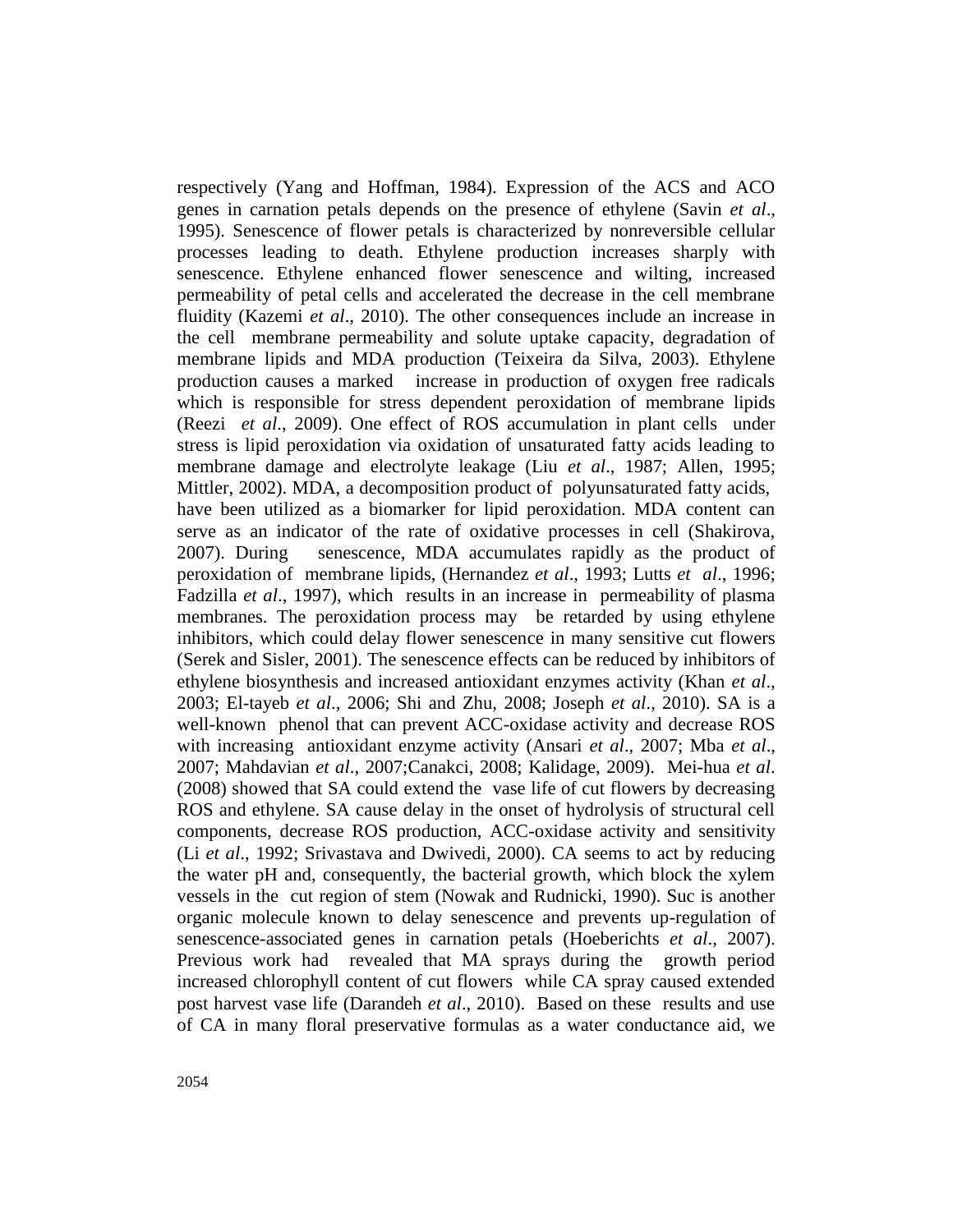considered testing MA in floral preservative mixture to investigate any potential positive effect(s). As MA is readily metabolized by plants, but not by many microorganisms, so we considered using it as a possible substitute for Suc. Use of Suc necessitates the addition of biocidal agents, which is not considered an environment friendly method due to the side effects like facilitating the emergence of resistant strains of microorganisms to frequently used biocides. Therefore, In this study, the preservative effects of MA, SA, CA, Suc and their interaction on the vase life of cut carnation flowers were studied.

#### **Materials and methods**

#### *Plant material and storage conditions*

Cut flowers (Dianthus caryophyllus L. cv. White) were harvested in open stage in the morning from a local commercial greenhouse (Pakdasht, Tehran, Iran), and transported with appropriate covers immediately to Laboratory (horticulture laboratory of agriculture faculty of Islamic Azad university, Karaj Branch). Stems were recut to 40 cm length. In this study, three levels of MA  $(0,100 \text{ and } 150 \text{ mg l}^{-1})$ , two levels of Suc  $(0 \text{ and } 3\% \text{ w/v})$ , three levels of SA  $(0, 1.5 \text{ and } 3 \text{ mM})$  and two levels of CA  $(0, 150 \text{ mg l}^{-1})$  were applied on 144 carnation cut flowers cv. White. After recording the fresh weight, each flower was placed in a 250-ml bottle containing preservative solutions. The flowers were held at ambient temperature (19  $\pm$ 5 °C). The experiment was started on February 15 2010 and chlorophyll content, membrane stability, MDA content and ACC Oxidase activity were measured on the last day of vase life for each flower.

#### *Vase life*

Vase life was determined as the number of days to wilting of flowers. The flowers were checked once a day for signs of deterioration.

# *Chlorophyll index*

Chlorophyll index was measured by chlorophyll meter (SPAD-502, Minolta Co. Japan), which is presented by SPAD value. Average of 3 measurements from different spots of a single leave was considered.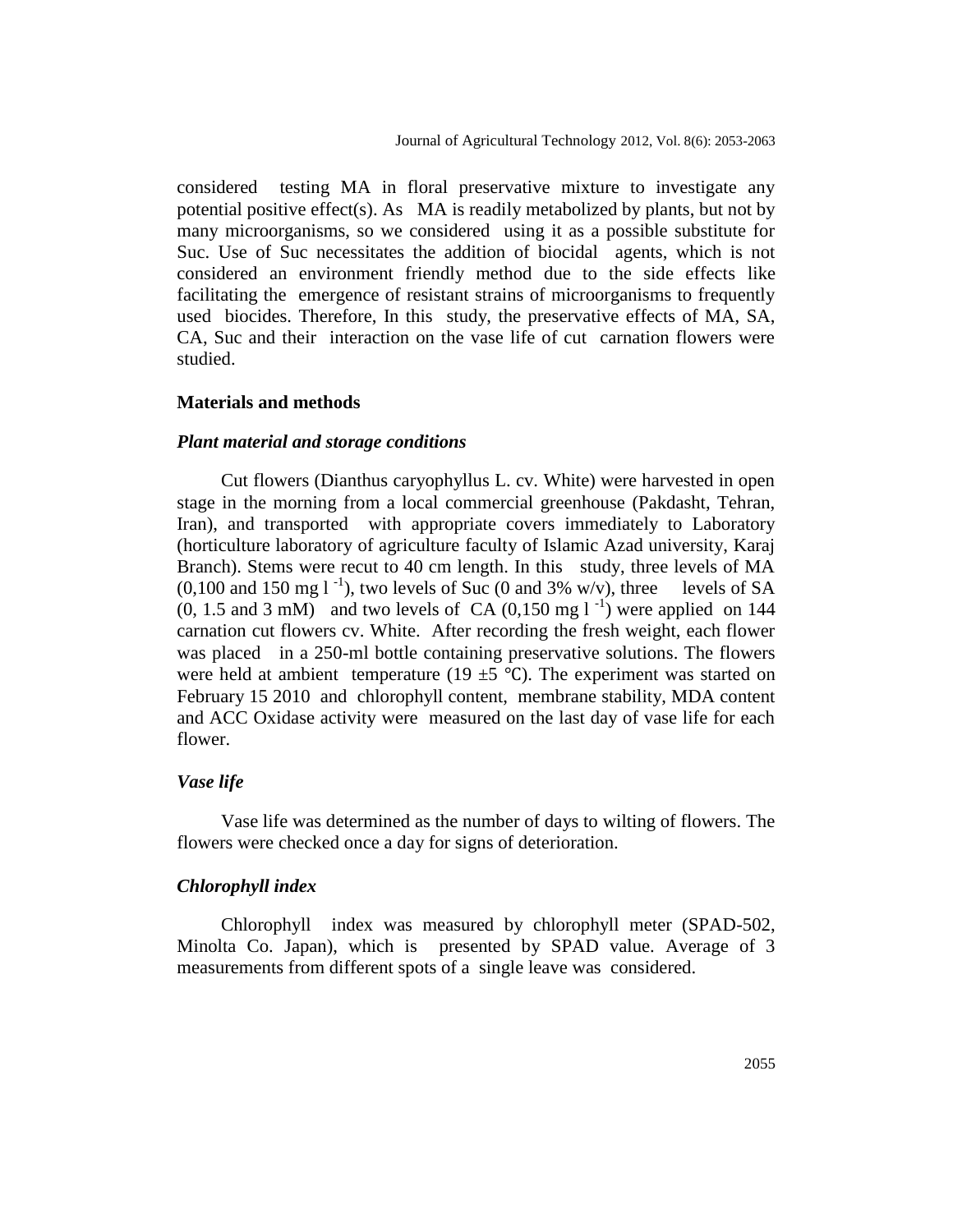#### *Determination of anthocyanin leakage*

Anthocyanin leakage was measured based on the method of Poovaiah (1979). Petal samples were cut into 1\*1 cm segments and placed in individual tubes containing 25 ml of deionized water. After two washes with distilled water to remove surface contamination, 10 ml of distilled water was added to samples. After 12 h incubation at 25  $\degree$ C the anthocyanin leakage to liquid was determined at 525 nm using spectrophotometer (Perkin-Elmer- EZ-201).

## *Determination of Acc-oxidase activity*

The extraction and quantification was conducted based on the method described by of Moya-Leòn *et al*. (2004) with slight modifications. 1 g petal tissue was homogenized by a mortar and pestle with 3 ml extraction buffer consisting of 1% (w/v) polyvinyl polypyrrolidone, 0.1 mM Tricine with (pH adjusted to 7.5), 10% glycerol, 5mM DTT and 30 mM sodium ascorbate for 2 minutes . The homogenate was centrifuged at 20000×g for 20 min, and the supernatant was collected for enzyme assays. All procedures were conducted at  $4^{\circ}$ C.

Determination of ACC oxidase activity: After a 20 minute incubation of the enzyme extract with the ACC containing enzyme activation complex [0.1M Tricine (pH 7.5), 30mM sodium ascorbate, 0.1mM ferrous sulfate,  $10\%$  (v/v) glycerol, 1mM ACC, 2.5mM DTT and 30mM sodium bicarbonate] , the ACO activity was assayed as the amount of evolved ethylene, which was quantified on a GC apparatus.

## *Assays of MDA content (Lipid peroxidation)*

Malondialdehyde content was measured based on the method of Heath and Packer (1978) with some changes. Fresh petals tissue was homogenized with a mortar and pestle in 5 ml solution of 1% trichloroacetic acid. The homogenate was centrifuged at  $10000 \times g$  for 5 min. 4.5 ml TCA 20 % solution containing 0.5 percent TBA acid was added to 1 ml of the supernatant and incubated for 30 minutes at 95 °C water bath. The mixture was cooled immediately in ice and again centrifuged at  $10000 \times g$  for 10 The absorption was measured with a spectrophotometer at 532 nm.

## *Microbe population*

In day 11, samples were isolated from vase solutions of carnations in sterile containers. Aliquots of the vase solutions were diluted 100-times, and 25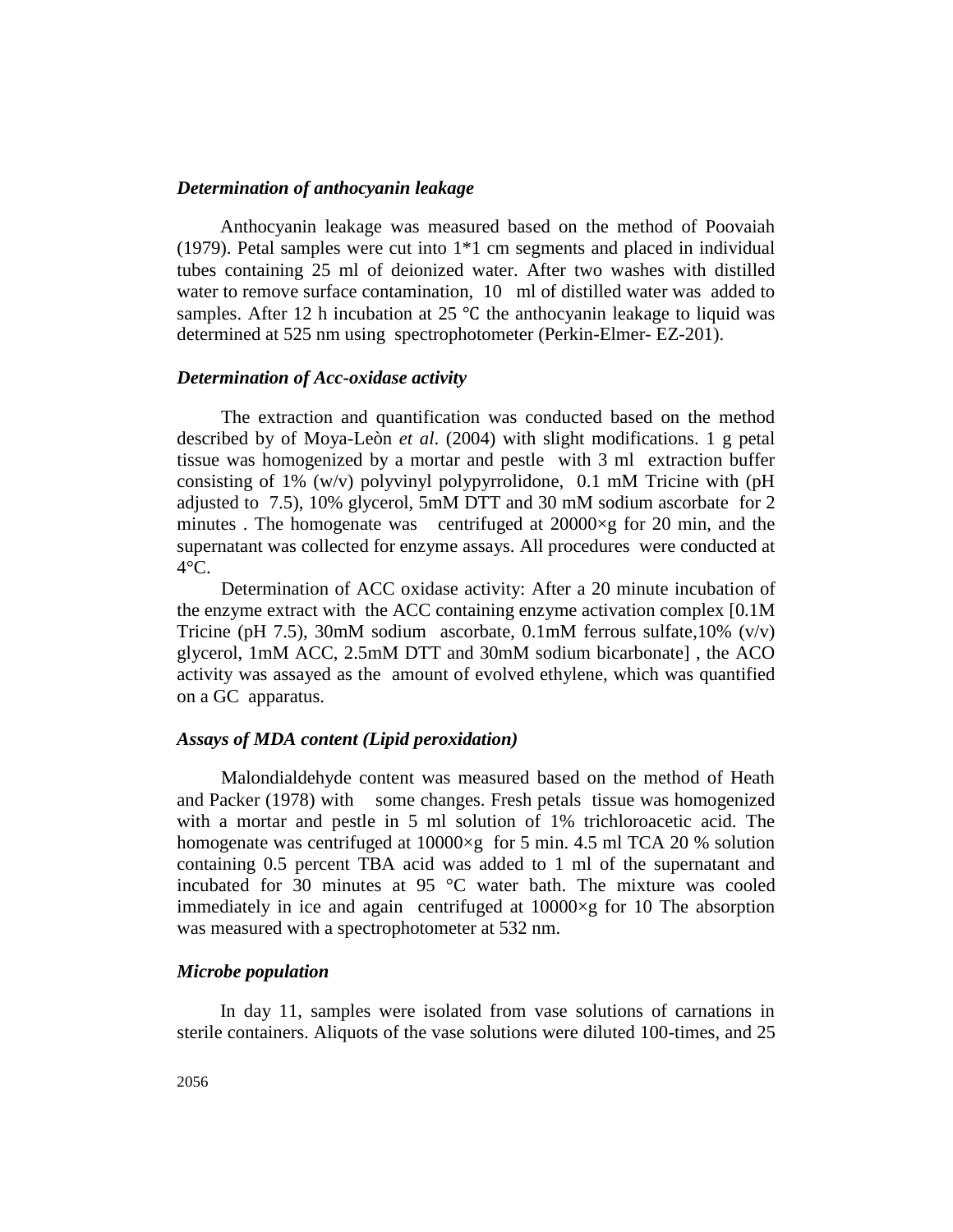µL aliquots of the diluted solution were spread on sterile nutrient agar in sterile petri plates. The plates were allowed to incubate for 48 hr at room temperature, and individual colonies of bacteria were counted.

#### *Water absorption by cut flowers*

The water uptake was calculated by subtracting the mean volume of water evaporated from three control bottle without cut flowers, from the amount of water decreased in bottles containing flowers in experimental course.

## *Experimental design and statistical analysis*

Experiment was arranged in a factorial test with complete randomized design with four replications. Analysis of variance was performed on the data collected using the general linear model (GLM) procedure of the SPSS software (Version 16, IBM Inc.). The mean separation was conducted by tukey analysis in the same software  $(p=0.05)$ .

### **Results and discussions**

The results indicated that 150 mg  $l^{-1}$  MA and 1.5 mM SA both caused a significant decrease in anthocyanin leakage, ACO activity and MDA content compared to other levels ( $p \le 0.05$ ). CA and Suc caused no positive effect or had a negative effect as increasing anthocyanin leakage and ACO activity (Table 1 and Figure 1). On the other side, highest means of ACO activity were found in cut flowers treated with 100 mg  $1^{-1}$  MA + 3 mM SA and 3 mM SA (Table 1). The interaction between MA and SA on ACO activity was significant, as well (Figure 3). These findings are similar to previous results (Jamali, 2011; Kazemi *et al.*, 2011a,b). The results indicate that 150 mg  $I<sup>-1</sup> MA$ and 1.5 mM SA and their combination caused a significant increase in SPAD value ( $p \leq 0.05$ ).

Application of Suc caused a significant decrease in chlorophyll index while CA had no significant effect (Table1 and Figure 1). These results are in agreement with those of (Kazemi *et al.,* 2011b,c) who found that adding SA, MA and GLU in vase water increased chlorophyll content cut flowers. similarity, Canakci (2008) reported that treatment with salicylic acid significantly extends the vase life with increases chlorophyll content. Holding carnation cut flowers in vase solutions containing 150 mg  $1^{-1}$  MA significantly increased their vase life and delayed flower senescence compared to flowers either held in 100 mg  $l^{-1}$  MA or distilled water (Table 1). MA was found to be significantly and positively correlated with vase life of the carnation cut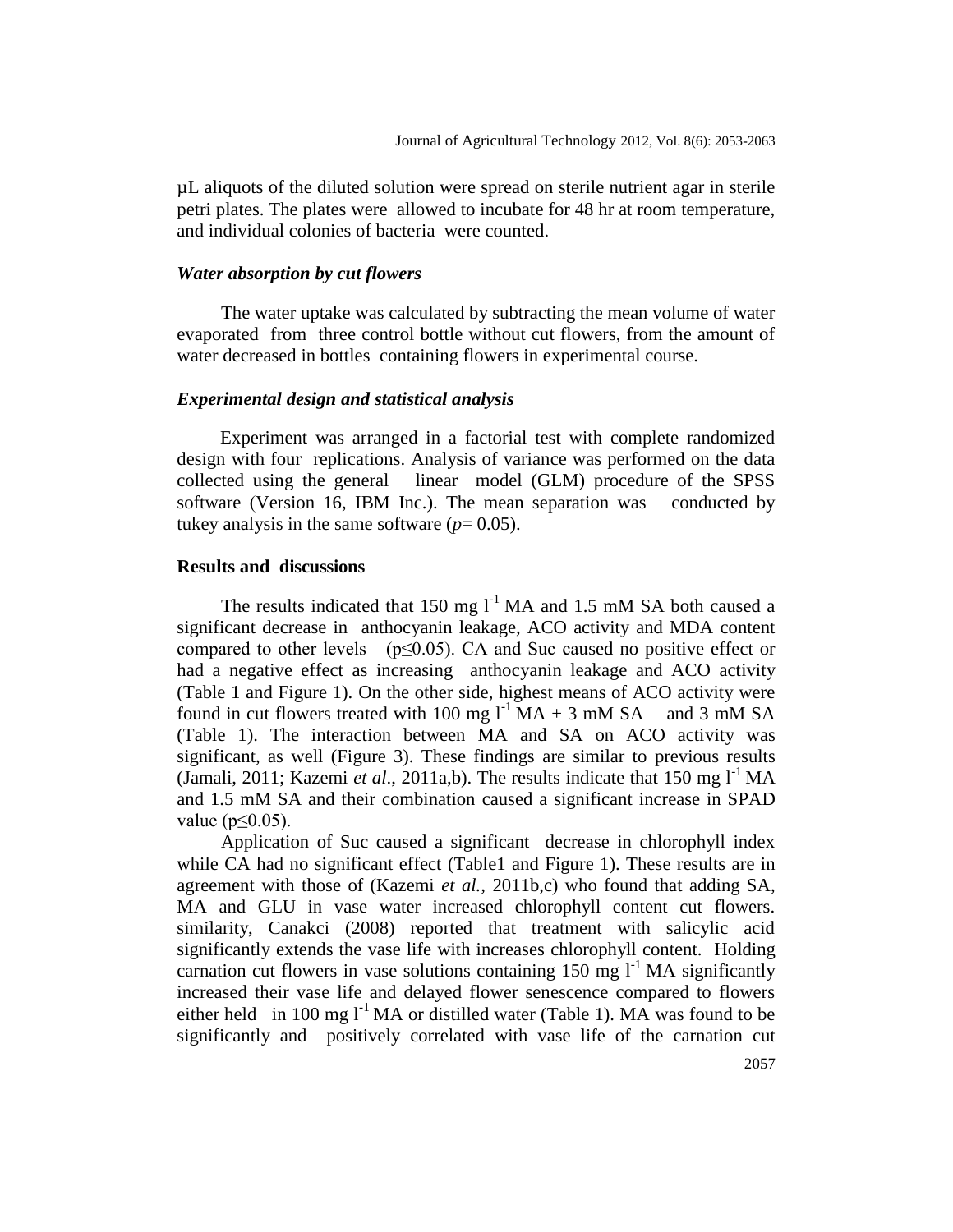flowers as well. Flower stems which were kept in water containing either 150 mg  $l^{-1}$  MA or 1.5 mM SA or their combinations all had significantly increased vase life compared to the control treatment ( $p \le 0.05$ , Table 1 and Figure 2).

**Table 1.** Effect of malic acid, salicylic acid, citric acid and sucrose combinations in preservative mixture on cut carnations, shaded row is the control combination. Data were recorded in the last day of vase life. The citric acid, which was not effective on most variables, was omitted from first part to avoid an unnecessary complicated table

| MA<br>(mg)<br>$l^{-1}$ | <b>SA</b><br>(mg<br>$l^{-1}$ | <b>Suc</b><br>(%)<br>$w/v$ ) | vase<br>life<br>(day) | total<br>chlorophyl<br>L | ACC<br>Oxidase<br>activity           | antocyanin<br>leakage<br>(absorptio) | <b>MDA</b><br>$(\mu \text{mol/mg})$<br>protein) | water<br>uptake<br>(ml per | colony<br>count<br>$(cfu ml-1)$ |
|------------------------|------------------------------|------------------------------|-----------------------|--------------------------|--------------------------------------|--------------------------------------|-------------------------------------------------|----------------------------|---------------------------------|
|                        |                              |                              |                       | (SPAD<br>reading)        | (nmol<br>$h^{-1}$ ml <sup>-1</sup> ) | n at 525<br>nm)                      |                                                 | flower)                    |                                 |
| $\overline{0}$         | $\overline{0}$               | $\mathbf{0}$                 | 6.5                   | 2.2                      | 19.5                                 | 234.0                                | 159.9                                           | 105.0                      | 42.5                            |
|                        |                              | 30                           | 5.0                   | 0.7                      | 35.2                                 | 334.5                                | 199.4                                           | 75.0                       | 68.5                            |
|                        | 1.5                          | $\mathbf{0}$                 | 9.0                   | 5.5                      | 10.6                                 | 128.0                                | 131.3                                           | 95.0                       | 17.5                            |
|                        |                              | 30                           | 8.5                   | 4.3                      | 12.7                                 | 173.0                                | 143.6                                           | 97.5                       | 32.0                            |
|                        | 3                            | $\Omega$                     | 3.5                   | 0.8                      | 39.1                                 | 475.5                                | 234.3                                           | 77.5                       | 22.5                            |
|                        |                              | 30                           | 4.5                   | 1.1                      | 35.2                                 | 407.5                                | 197.4                                           | 75.0                       | 32.5                            |
| 100                    | $\overline{0}$               | $\Omega$                     | 6.0                   | 1.4                      | 24.4                                 | 252.5                                | 191.0                                           | 102.5                      | 18.5                            |
|                        |                              | 30                           | 7.0                   | 1.6                      | 20.0                                 | 199.0                                | 159.6                                           | 97.5                       | 31.5                            |
|                        | 1.5                          | $\mathbf{0}$                 | 7.0                   | 2.1                      | 15.9                                 | 191.0                                | 140.6                                           | 97.5                       | 17.0                            |
|                        |                              | 30                           | 7.0                   | 2.0                      | 15.9                                 | 216.5                                | 142.4                                           | 95.0                       | 30.5                            |
|                        | 3                            | $\Omega$                     | 4.5                   | 0.9                      | 35.6                                 | 456.0                                | 221.2                                           | 82.5                       | 14.5                            |
|                        |                              | 30                           | 5.5                   | 1.0                      | 31.9                                 | 432.5                                | 189.7                                           | 77.5                       | 28.0                            |
| 150                    | $\overline{0}$               | $\mathbf{0}$                 | 9.0                   | 6.4                      | 9.5                                  | 146.0                                | 121.3                                           | 127.5                      | 13.0                            |
|                        |                              | 30                           | 8.5                   | 3.9                      | 12.1                                 | 179.0                                | 117.6                                           | 115.0                      | 20.5                            |
|                        | 1.5                          | $\mathbf{0}$                 | 10.1                  | 6.0                      | 8.5                                  | 115.5                                | 117.0                                           | 145.0                      | 10.5                            |
|                        |                              | 30                           | 10.5                  | 5.5                      | 8.8                                  | 116.5                                | 116.2                                           | 127.5                      | 19.0                            |
|                        | 3                            | $\mathbf{0}$                 | 5.5                   | 1.3                      | 24.1                                 | 344.5                                | 200.7                                           | 97.5                       | 13.0                            |
|                        |                              | 30                           | 6.0                   | 0.8                      | 27.1                                 | 290.5                                | 180.9                                           | 95.0                       | 20.0                            |
|                        | F-test probabilities         |                              |                       |                          |                                      |                                      |                                                 |                            |                                 |
|                        |                              | MA                           | 0.000                 | 0.000                    | 0.000                                | 0.000                                | 0.000                                           | 0.000                      | 0.000                           |
|                        |                              | SA                           | 0.000                 | 0.000                    | 0.000                                | 0.000                                | 0.000                                           | 0.000                      | 0.000                           |
|                        |                              | Suc                          | 0.414                 | 0.040                    | 0.354                                | 0.970                                | 0.183                                           | 0.036                      | 0.000                           |
|                        |                              | CA                           | 0.053                 | 0.282                    | 0.424                                | 0.078                                | 0.242                                           | 0.007                      | 0.064                           |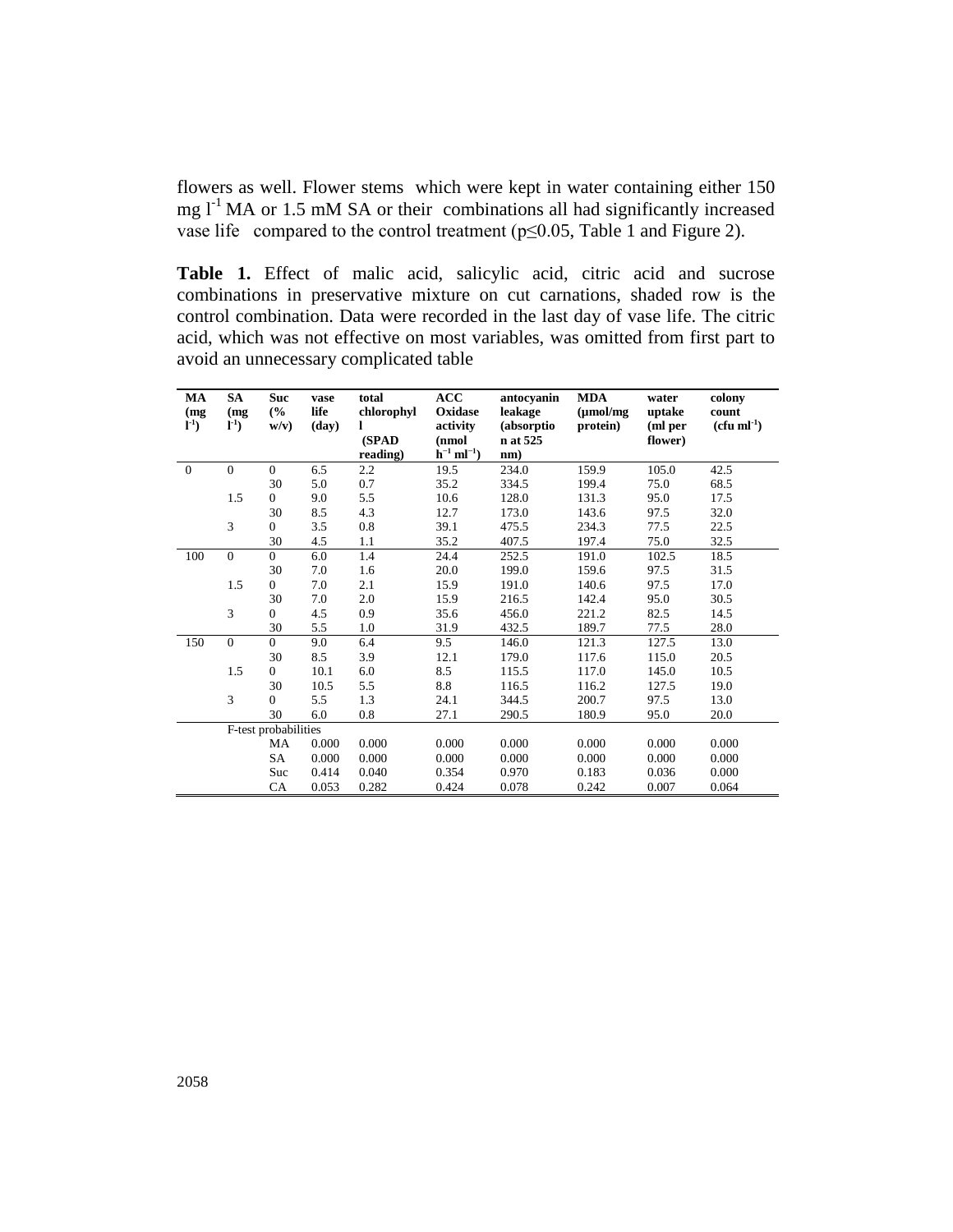

**Fig. 1.** Effect of experimental factors on vase life, MDA content, ACO activity and anthocyanin leakage of cut flowers. The similar pattern among recorded variables is notable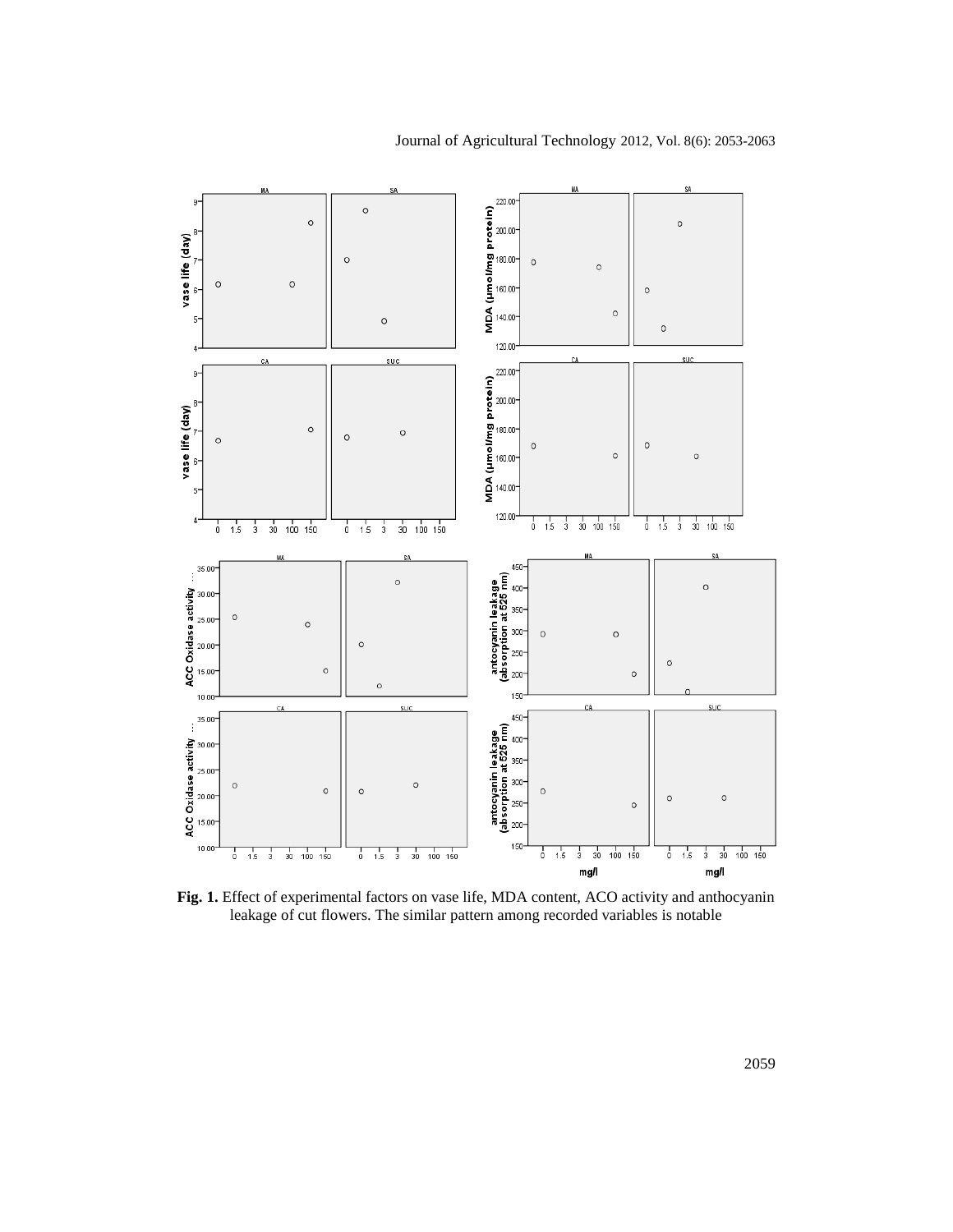

**Fig. 2.** Effect of factor-level combinations (treatments) on vase life of cut carnations

Estimated Marginal Means of ACO



**Fig. 3.** Interaction between MA and SA on ACO activity.MA at 150 mg l-1 had reduced SA effect on ACO activity

Some factor-levels containing CA and Suc were among those with significantly higher vase life than control (Figure 2). Yuping (2009) reported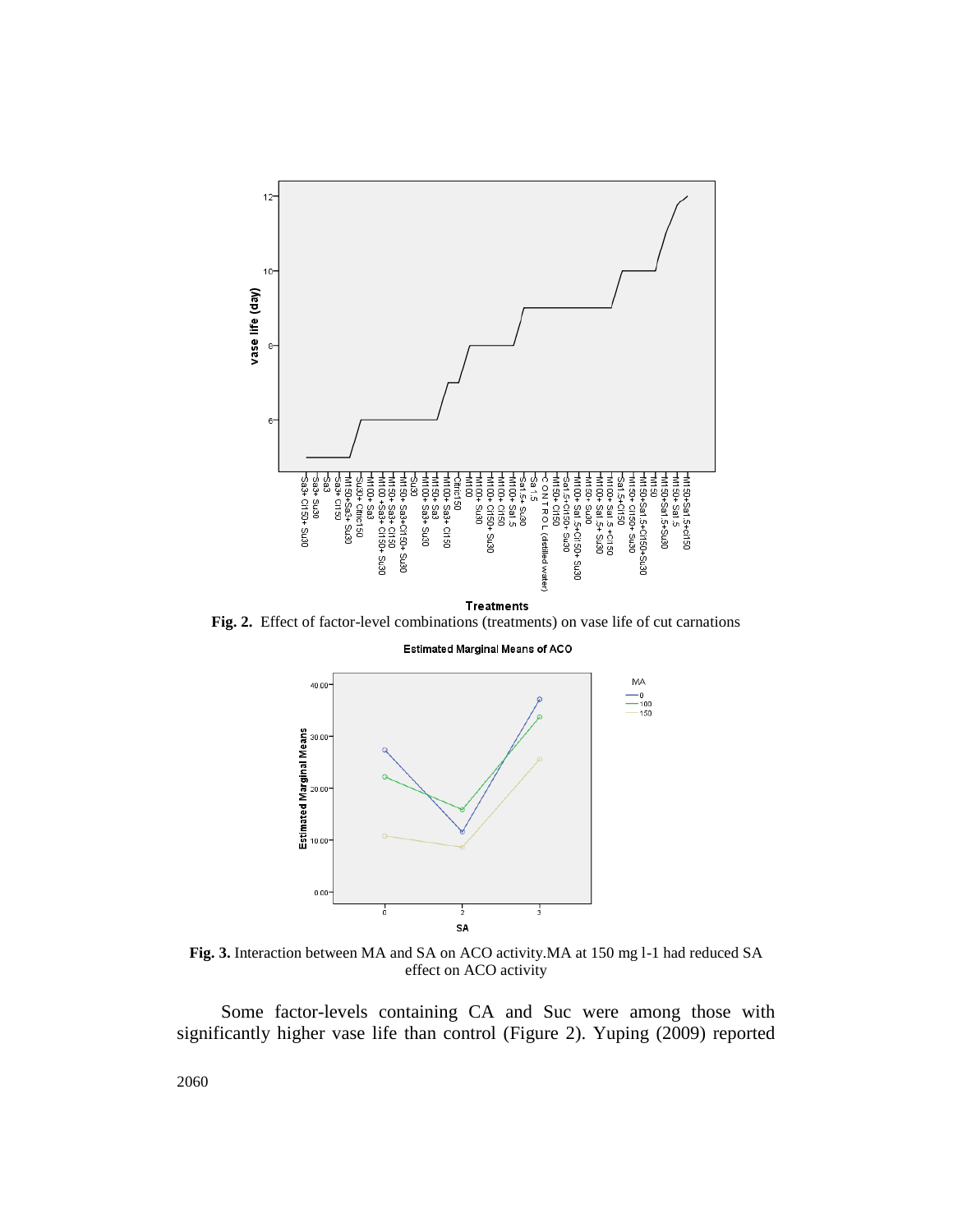that treatment with salicylic acid significantly extends the vase life with increases the enzyme antioxidant activity and decreased ROS production. 150 mg  $l^{-1}$ MA caused an increase in water uptake by flowers while 1.5 mM SA was not effective significantly. MA caused a linear reduction in the colony count, from 36 cfu ml<sup>-1</sup> in 0 levels to 23 and 16 cfu ml<sup>-1</sup> in 100 and 150 mg l<sup>-1</sup> MA respectively. Both 1.5 mM SA and 3 mM SA decreased the colony count significantly from 32 cfu ml<sup>-1</sup> to around 21 cfu ml<sup>-1</sup>. 150 mg l<sup>-1</sup> CA significantly increased water uptake by individual flowers 8 ml per flower but had no effect on colony count. Suc application caused decreased water uptake by mean of 11 ml per flower and increased the colony count 12 cfu ml<sup>-1</sup>( $p \le 0.05$ , Table 1). SA is a well known phenol that can prevent ACC-oxidase activity that is the direct precursor of ethylene and decrease ROS with increase enzyme antioxidant activity(Ansari and Misra, 2007; Mba *et al*., 2007; Mahdavian *et al*., 2007; Canakci, 2008). These findings are in agreement with those reported by Lamikanra and Watson (2001), Mei-hua *et al*. (2008), Kazemi and Shokri (2011). The effect of SA on senescence and vase life extension of cut flowers was reported earlier which is confirmed here was anticipated, but the effect of MA on senescence indices, which is reported here for the first time, could be promising. 150 mg  $I<sup>-1</sup> MA$  not only enhanced the senescence related variables like anthocyanin leakage, ACO activity, MDA content and chlorophyll index in par with SA, but also reduced the bacterial load of vessel like SA. In addition, MA increased water uptake by cut flowers that was not noted by applied SA levels. MA did the well-known duty of CA as a water uptake-increasing agent in a better manner together with a large effect on senescence related factors, which makes it a suitable substitute for CA in preservative mixtures with a broad-spectrum effect. Presumably, the mode of action for these broad effects by MA may be due to its role as both a carbon source, which could fuel many carbohydrate dependent metabolic pathways, and an important anion in cell vacuoles, which could help to sustain the turgor pressure and water uptake and balance. Being unusable for many of ordinary microorganisms growing in vase solutions makes it a possible candidate for substitution of Suc, as well.

#### **References**

- Allen, R.D. (1995). Dissection of oxidative stress tolerance using transgenic plants. Plant Physiol. 107:1049-1054.
- Ansari, M.S. and Misra, N. (2007). Miraculous role of salicylic acid in plant and animal system. Am. J. Plant Physiol. 2:51-58.
- Canakci, S. (2008). Effects of salicylic acid on fresh weight change, chlorophyll and protein amounts of radish (Raphanus sativus L.) seedlings. J. Biol. Sci. 8:431-435.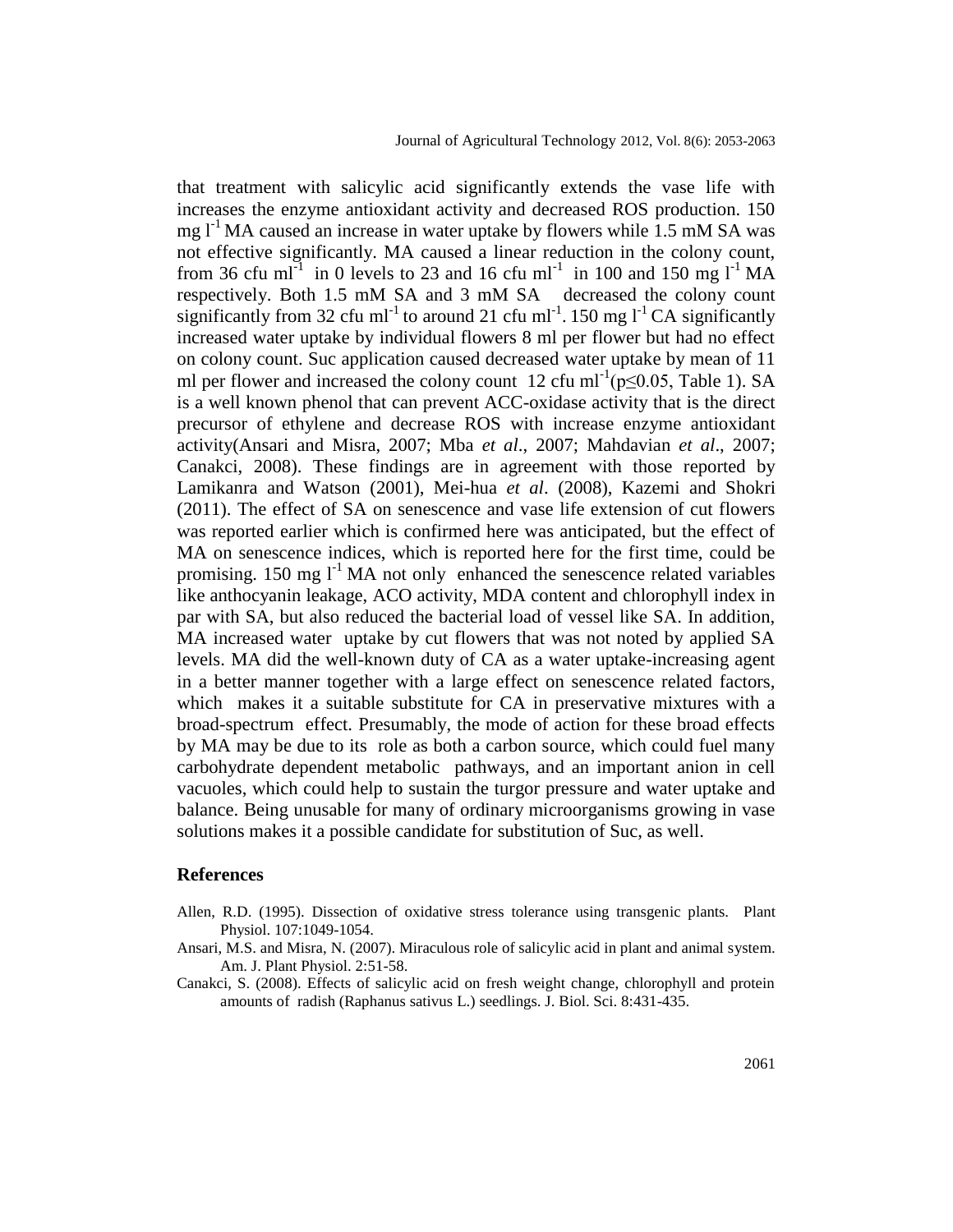- Darandeh, N., Hadavi, E. and Shoor, M. (2010). Post-Harvest Vase Life of Lilium cv. Brunello., Proccedings of XXVIII International Horticultural Congress, Lisbon (Portugal).
- El-Layeb, M.A., El-Nany A.E. and Ahmad N.L. (2006). Salicylic Acid-Induced Adaptive Response to Copper Stress in Sunflower. International Journal of Botany 2(4):372-379.
- Fadzilla, N., Finch, R.P. and Burdon, R.H. (1997). Salinity, Oxidative Stress and Antioxidant Responses Shoot Cultures of Rice. J. Exp. Bot. 48:325–331.
- Heath, R.L. and Packer, L. (1978). Photo peroxidation in isolated chloroplast. Kinetics and Stochiometry of Fatty Acid Peroxidation. Arch. Biochem. BIOPHYS. 125:189-198.
- Hernandez, J., Corpass, J., Gomez, M., del Rio, A. and Sevilla, F. (1993). Salt-Induced Oxidative Stress Mediated by Active Oxygen Species in Pen Leaf Mitochondria, Physiol. Plant. 89:103-110.
- Hoeberichts, F., Van Doorn, W.G., Vorst, O., Hall, R.D. and Van Wordragen, M.F. (2007). Sucrose prevents up-regulation of senescence-associated genes in carnation petals. Journal of Experimental Botany 58:2873-2885.
- Jamali, B. and Rahemi, M. (2011). Carnation Flowers Senescence as Influenced by Nickel, Cobalt and Silicon. J. BIOL. ENVIRON. SCI. 5(15):147-152.
- Joseph, B., Jini, D. and Sujatha, S. (2010). Insight into the role of exogenous salicylic acid on plants grown under salt environment. Asian J. Crop Sci. 2: 226-235.
- Kalidage, H., Yildirm, E. and Turan, M. (2009). Salicylic acid ameliorates the adverse effect of salt stress on strawberry. Sci. Agric. (Piracicaba, Braz.) 66: pp. 14.
- Kazemi, M., Hadavi, E. and Hekmati, J. (2010). The effect of malic acid on the bacteria populations of cut flowers of carnations vase solution. World Appl. Sci. J. 10:737-740.
- Kazemi, M. and Shokri, K. (2011). Role of Salicylic Acid in Decreases of Membrane Senescence in Cut Lisianthus Flowers. World Applied Sciences Journal 13(1):142-146.
- Kazemi, M, Aran, M. and Zamani, S. (2011a). effect of some treatment chemicals on keeping quality and vase life of gerbera cut flowers American Jjournal of Plant Physiology 6(2):99-105.
- Kazemi, M, Aran, M. and Zamani, S. (2011b). Interaction between glutamin and different chemicals on extending the vase life of Cut Flowers of 'Prato' Lily. American Jjournal of Plant Physiology. 6(2):120-125.
- Kazemi, M., Aran, M. and Zamani, S. (2011c). Extending the Vase Life of Lisianthus (Eustoma grandiflorum Mariachii. cv. blue) with Different Preservatives. American Jjournal of Plant Physiology 6(3):167-175.
- Khan, W., Prithiviraj, B. and Smith, D.L. (2003). Photosynthetic response of corn and soybean to foliar application of salicylates. J. Plant Physiol. 160:485–492.
- Lamikanra, O. and Watson, M.A. (2001). Effects of ascorbic acid on peroxidase and polyphenoloxidase activities in fresh-cut cantaloupe melon. J. Food Sci. 66:1283–1286.
- Li, N., Parsons, B., Liu, D. and Mattoo, A.K. (1992). Accumulation of wound-inducible ACC synthase transcript in tomato fruit is inhibited by salicylic acid and polyamines.Plant Molecule and Biology 18:477-487.
- Liu, Y.L., Mao, C.L. and Wang, L.J. (1987). Advances in salt tolerance in plants.
- Lutts, S.J. Kinet, M. and Bouharmont, J. (1996). NaCl-induced senescence in leaves of rice (Oryza sativa L.) cultivars differing in salinity resistance. Ann. Bot. 78:389-98.
- Mahdavian, K., Kalantari, K.M. and Ghorbanli, M. (2007). The effect of different concentrations of salicylic acid on protective enzyme activities of pepper (Capsicum annuum L.) plants. Pak. J. Biol. Sci. 10:3162-3165.
- Mba, F.O., Zhi-Ting, X. and Hai-Jie, Q. (2007). Salicylic acid alleviates the cadmium toxicity in Chinese cabbages (Brassica chinensis). Pak. J. Biol. Sci. 10:3065-3071.